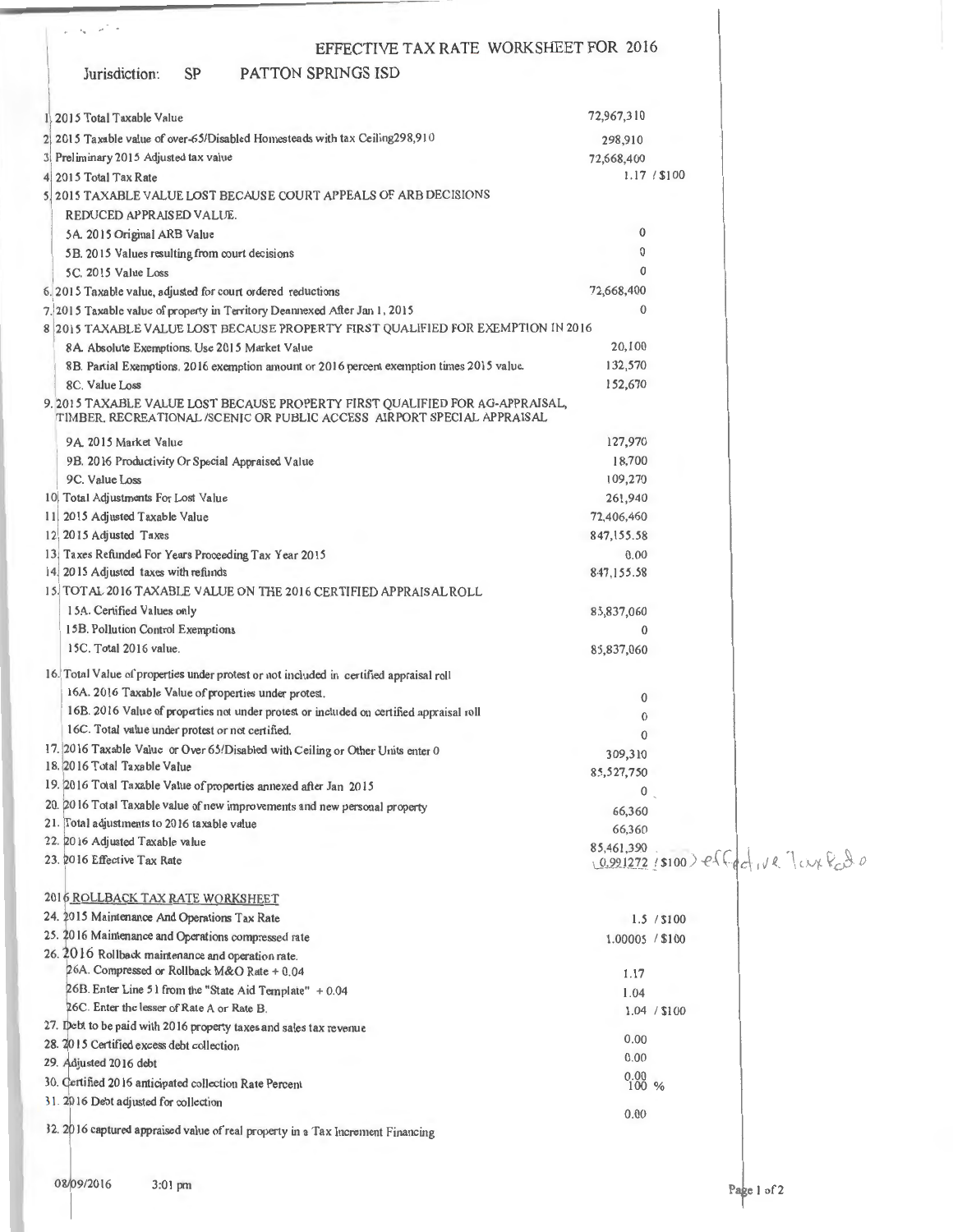#### Jurisdiction:  $SP$

PATTON SPRINGS ISD

33. 2016 Total taxable value

34. 2016 Debt Tax Rate

35. 2016 Rollback Tax Rate

85527750 / \$100 1.04 / \$100 Roll back Rate

# ADDITIONAL ROLLBACK PROTECTION FOR POLLUTION CONTROL

 $\overline{0}$ 36. Certified expenses from TCEQ 85527750 37. 2016 Total Taxable value  $0 / $100$ 38. Additional rate for For Pollution Control  $1.04 / $100$ 39. 2016 Rollback tax rate adjusted for Pollution Control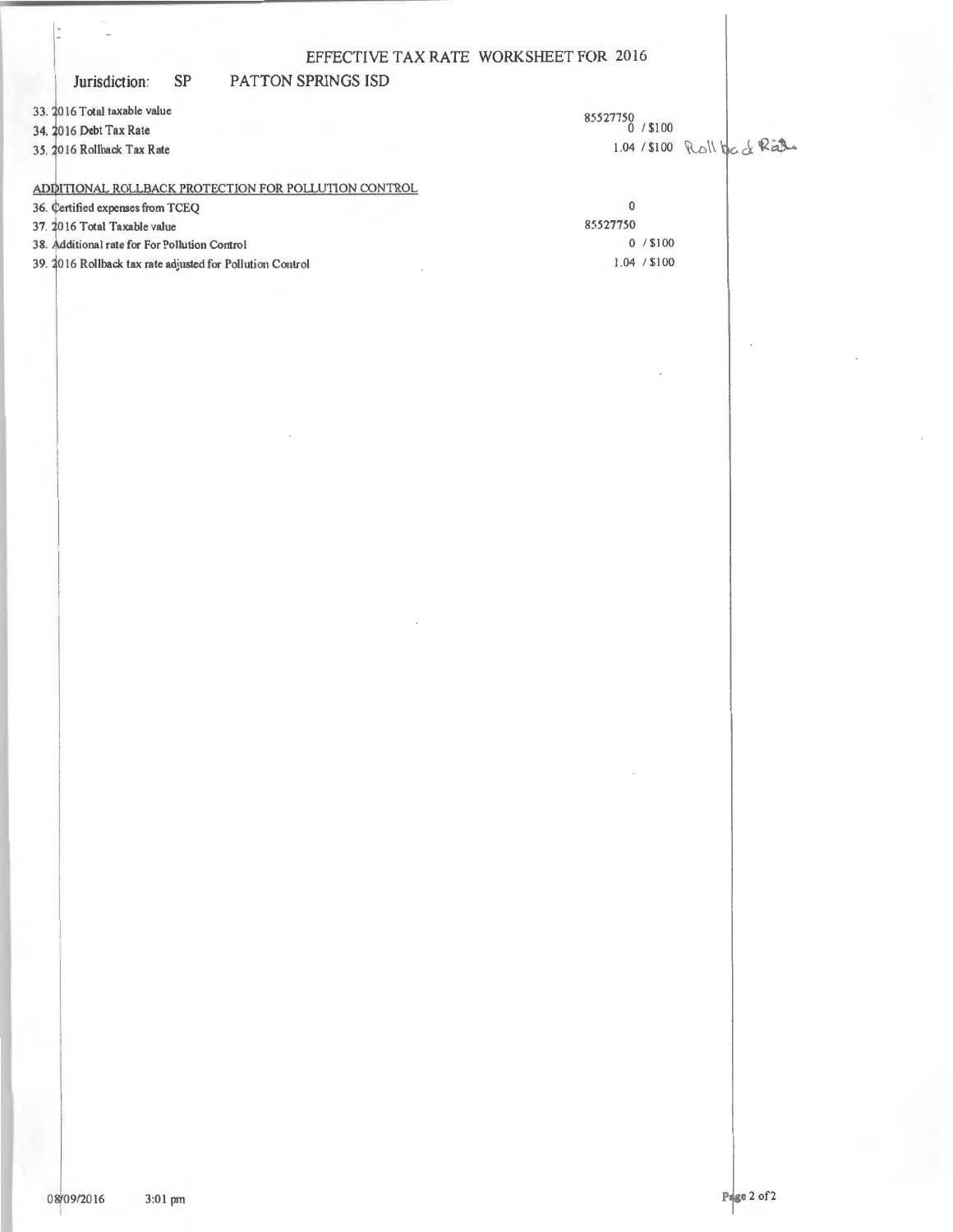| EFFECTIVE TAX RATE WORKSHEET FOR 2016<br><b>SPUR ISD</b><br>SS<br>Jurisdiction:                                                                          |                                                                                |  |
|----------------------------------------------------------------------------------------------------------------------------------------------------------|--------------------------------------------------------------------------------|--|
| M4 O                                                                                                                                                     |                                                                                |  |
| 1. 2015 Total Taxable Value                                                                                                                              | 254,915,100                                                                    |  |
| 2. 2015 Taxable value of over-65/Disabled Homesteads with tax Ceiling0                                                                                   | 0                                                                              |  |
| 3. Preliminary 2015 Adjusted tax value                                                                                                                   | 254,915,100                                                                    |  |
| 4. 2015 Total Tax Rate                                                                                                                                   | 1.04 / \$100                                                                   |  |
| 5. 2015 TAXABLE VALUE LOST BECAUSE COURT APPEALS OF ARB DECISIONS                                                                                        |                                                                                |  |
| REDUCED APPRAISED VALUE.                                                                                                                                 |                                                                                |  |
| 5A. 2015 Original ARB Value                                                                                                                              | 0                                                                              |  |
| 5B. 2015 Values resulting from court decisions                                                                                                           | 0                                                                              |  |
| 5C. 2015 Value Loss                                                                                                                                      | 0                                                                              |  |
| 6. 2015 Taxable value, adjusted for court ordered reductions                                                                                             | 254,915,100                                                                    |  |
| 7. 2015 Taxable value of property in Territory Deannexed After Jan 1, 2015                                                                               | $\theta$                                                                       |  |
| 8 2015 TAXABLE VALUE LOST BECAUSE PROPERTY FIRST QUALIFIED FOR EXEMPTION IN 2016.                                                                        |                                                                                |  |
| 8A. Absolute Exemptions. Use 2015 Market Value                                                                                                           | 45,000                                                                         |  |
| 8B. Partial Exemptions. 2016 exemption amount or 2016 percent exemption times 2015 value.                                                                | 751,160                                                                        |  |
| 8C. Value Loss                                                                                                                                           | 796,160                                                                        |  |
| 9. 2015 TAXABLE VALUE LOST BECAUSE PROPERTY FIRST QUALIFIED FOR AG-APPRAISAL,<br>TIMBER, RECREATIONAL /SCENIC OR PUBLIC ACCESS AIRPORT SPECIAL APPRAISAL |                                                                                |  |
| 9A. 2015 Market Value                                                                                                                                    | 22,230                                                                         |  |
| 9B. 2016 Productivity Or Special Appraised Value                                                                                                         | 1,090                                                                          |  |
| 9C. Value Loss                                                                                                                                           | 21,140                                                                         |  |
| 10. Total Adjustments For Lost Value                                                                                                                     | 817,300                                                                        |  |
| 11. 2015 Adjusted Taxable Value                                                                                                                          | 254,097,800                                                                    |  |
| 12. 2015 Adjusted Taxes                                                                                                                                  | 2,642,617.12                                                                   |  |
| 13. Taxes Refunded For Years Proceeding Tax Year 2015                                                                                                    | 0.00                                                                           |  |
| 14. 2015 Adjusted taxes with refunds                                                                                                                     | 2,642,617.12                                                                   |  |
| 15. TOTAL 2016 TAXABLE VALUE ON THE 2016 CERTIFIED APPRAISAL ROLL                                                                                        |                                                                                |  |
| 15A. Certified Values only                                                                                                                               | 121,507,940                                                                    |  |
| 15B. Pollution Control Exemptions                                                                                                                        | $\mathbf{0}$                                                                   |  |
| 15C. Total 2016 value.                                                                                                                                   | 121,507,940                                                                    |  |
| 16. Total Value of properties under protest or not included in certified appraisal roll                                                                  |                                                                                |  |
| 16A. 2016 Taxable Value of properties under protest.                                                                                                     | $\theta$                                                                       |  |
| 16B. 2016 Value of properties not under protest or included on certified appraisal roll                                                                  | $\theta$                                                                       |  |
| 16C. Total value under protest or not certified.                                                                                                         | $\theta$                                                                       |  |
| 17. 2016 Taxable Value or Over 65/Disabled with Ceiling or Other Units enter 0                                                                           | 2,195,660                                                                      |  |
| 18. 2016 Total Taxable Value                                                                                                                             | 119,312,280                                                                    |  |
| 19. 2016 Total Taxable Value of properties annexed after Jan 2015                                                                                        | 0                                                                              |  |
| 20. 2016 Total Taxable value of new improvements and new personal property                                                                               | 473,820                                                                        |  |
| 21. Total adjustments to 2016 taxable value                                                                                                              | 473,820                                                                        |  |
| 22. 2016 Adjusted Taxable value                                                                                                                          |                                                                                |  |
| 23. 2016 Effective Tax Rate                                                                                                                              | 2.223705 / \$100 $\frac{1}{2}$ / $\frac{1}{2}$ / $\frac{1}{2}$ / $\frac{1}{2}$ |  |
| 2016 ROLLBACK TAX RATE WORKSHEET                                                                                                                         |                                                                                |  |
| 24. 2015 Maintenance And Operations Tax Rate                                                                                                             | Total Eff Rate<br>1.5 / \$100                                                  |  |
| 25. 2016 Maintenance and Operations compressed rate                                                                                                      | 1.00005 / \$100                                                                |  |
| 26. 2016 Rollback maintenance and operation rate.<br>26A. Compressed or Rollback M&O Rate + 0.04                                                         | 1.00                                                                           |  |
| 26B. Enter Line 51 from the "State Aid Template" + 0.04                                                                                                  | 1.04                                                                           |  |
| 26C. Enter the lesser of Rate A or Rate B.                                                                                                               | $1/$ \$100                                                                     |  |
| 27. Debt to be paid with 2016 property taxes and sales tax revenue                                                                                       |                                                                                |  |
| 28. 2015 Certified excess debt collection                                                                                                                | 0.00                                                                           |  |
| 29. Adjusted 2016 debt                                                                                                                                   | 0.00                                                                           |  |
| 30. Certified 2016 anticipated collection Rate Percent                                                                                                   | $^{0.00}_{100}$ %                                                              |  |
| 31. 2016 Debt adjusted for collection                                                                                                                    |                                                                                |  |
|                                                                                                                                                          | 0.00                                                                           |  |

32. 2016 captured appraised value of real property in a Tax Increment Financing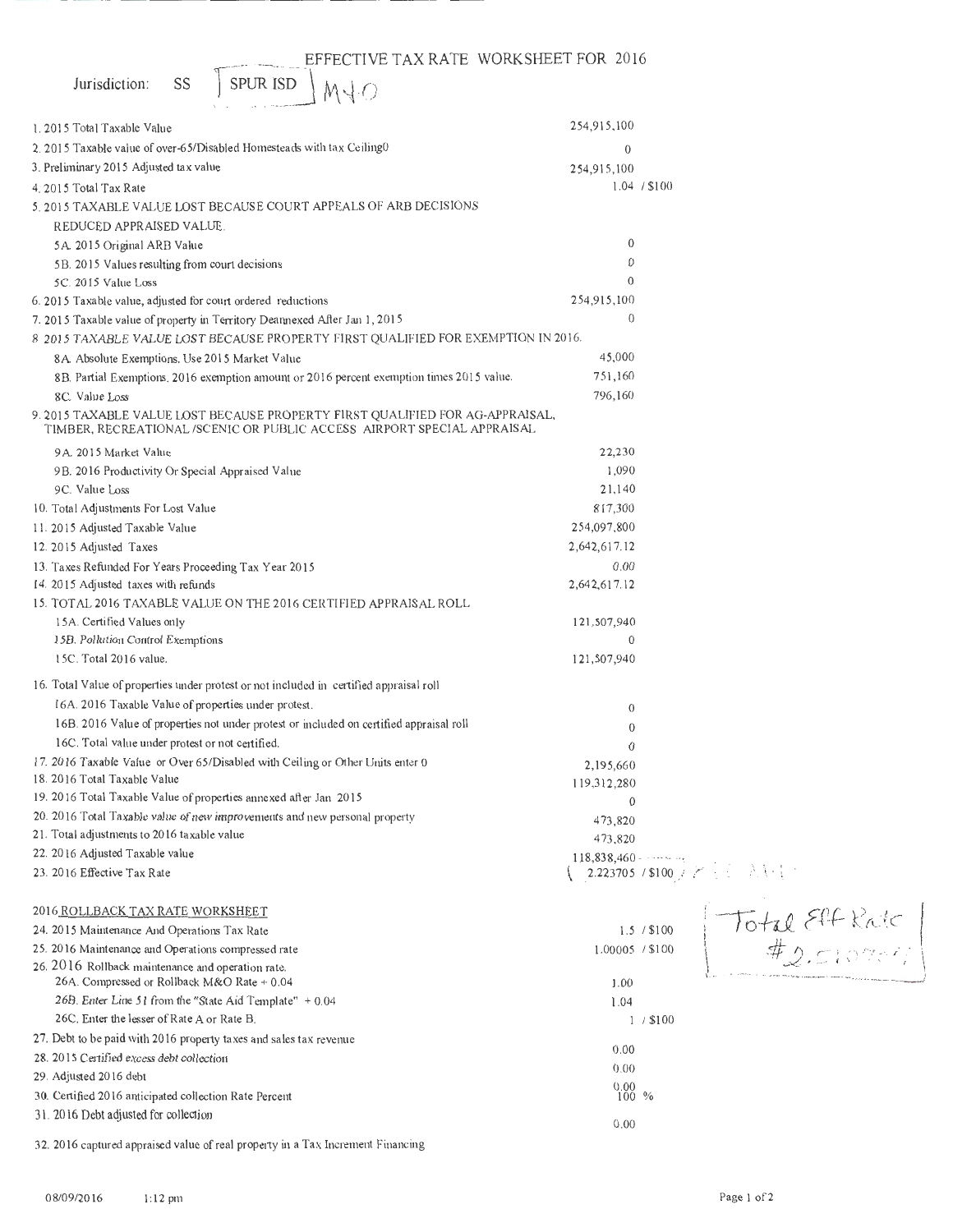|                                                                                   | EFFECTIVE TAX RATE WORKSHEET FOR 2016 |
|-----------------------------------------------------------------------------------|---------------------------------------|
| Jurisdiction:<br>SS<br><b>SPUR ISD</b>                                            |                                       |
| 3. 2016 Total taxable value<br>4. 2016 Debt Tax Rate<br>5. 2016 Rollback Tax Rate | $119312280$ / \$100<br>1.04 / \$100   |
| <b>IDDITIONAL ROLLBACK PROTECTION FOR POLLUTION CONTROL</b>                       |                                       |
| 16. Certified expenses from TCEQ                                                  | $\mathbf{0}$                          |
| 37. 2016 Total Taxable value                                                      | 119312280                             |
| 38. Additional rate for For Pollution Control                                     | $0/$ \$100                            |
| 39. 2016 Rollback tax rate adjusted for Pollution Control                         | I Dack Mi<br>1.04 / \$100             |
|                                                                                   |                                       |
|                                                                                   |                                       |
|                                                                                   |                                       |
|                                                                                   | ural nollade tate                     |
|                                                                                   |                                       |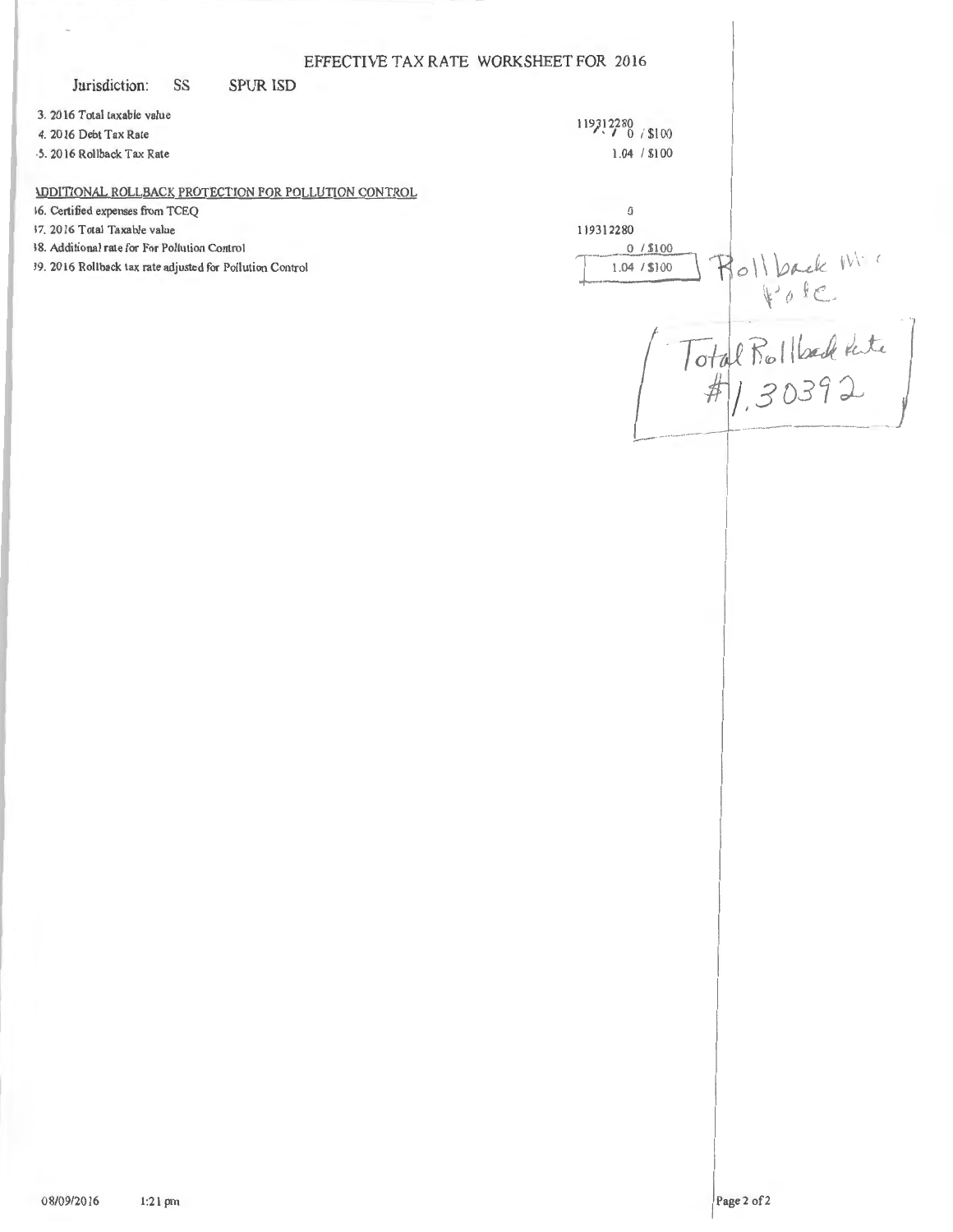| EFFECTIVE TAX RATE WORKSHEET FOR 2016                                                                                                                   |                          |               |                          |                                                                                |  |
|---------------------------------------------------------------------------------------------------------------------------------------------------------|--------------------------|---------------|--------------------------|--------------------------------------------------------------------------------|--|
| <b>SPUR ISD I&amp;S</b><br><b>SSIS</b><br>Jurisdiction:                                                                                                 |                          |               |                          |                                                                                |  |
| 1. 2015 Total Taxable Value                                                                                                                             | 254,915,100              |               |                          |                                                                                |  |
| 2. 2015 Taxable value of over-65/Disabled Homesteads with tax Ceiling1,949,720                                                                          | 1,949,720                |               |                          |                                                                                |  |
| 3. Preliminary 2015 Adjusted tax value                                                                                                                  | 252,965,380              |               |                          |                                                                                |  |
| 4. 2015 Total Tax Rate                                                                                                                                  |                          | 0.233 / \$100 |                          |                                                                                |  |
| 5, 2015 TAXABLE VALUE LOST BECAUSE COURT APPEALS OF ARB DECISIONS                                                                                       |                          |               |                          |                                                                                |  |
| REDUCED APPRAISED VALUE.                                                                                                                                |                          |               |                          |                                                                                |  |
| 5A. 2015 Original ARB Value                                                                                                                             | $\bf{0}$                 |               |                          |                                                                                |  |
| 5B. 2015 Values resulting from court decisions                                                                                                          | $\Omega$                 |               |                          |                                                                                |  |
| 5C. 2015 Value Loss                                                                                                                                     | 0                        |               |                          |                                                                                |  |
| 6. 2015 Taxable value, adjusted for court ordered reductions                                                                                            | 252,965,380              |               |                          |                                                                                |  |
| 7. 2015 Taxable value of property in Territory Deannexed After Jan 1, 2015                                                                              | $\Omega$                 |               |                          |                                                                                |  |
| 8 2015 TAXABLE VALUE LOST BECAUSE PROPERTY FIRST QUALIFIED FOR EXEMPTION IN 2016.                                                                       |                          |               |                          |                                                                                |  |
| 8A. Absolute Exemptions. Use 2015 Market Value                                                                                                          | 45,000                   |               |                          |                                                                                |  |
| 8B. Partial Exemptions. 2016 exemption amount or 2016 percent exemption times 2015 value.                                                               | 751,160                  |               |                          |                                                                                |  |
| 8C. Value Loss                                                                                                                                          | 796,160                  |               |                          |                                                                                |  |
| 9. 2015 TAXABLE VALUE LOST BECAUSE PROPERTY FIRST QUALIFIED FOR AG-APPRAISAL,<br>TIMBER, RECREATIONAL/SCENIC OR PUBLIC ACCESS AIRPORT SPECIAL APPRAISAL |                          |               |                          |                                                                                |  |
| 9A. 2015 Market Value                                                                                                                                   | 22,230                   |               |                          |                                                                                |  |
| 9B. 2016 Productivity Or Special Appraised Value                                                                                                        | 1,090                    |               |                          |                                                                                |  |
| 9C. Value Loss                                                                                                                                          | 21,140                   |               |                          |                                                                                |  |
| 10. Total Adjustments For Lost Value                                                                                                                    | 817,300                  |               |                          |                                                                                |  |
| 11. 2015 Adjusted Taxable Value                                                                                                                         | 252,148,080              |               |                          |                                                                                |  |
| 12. 2015 Adjusted Taxes                                                                                                                                 | 587,505.03               |               |                          |                                                                                |  |
| 13. Taxes Refunded For Years Proceeding Tax Year 2015                                                                                                   | 0.00                     |               |                          |                                                                                |  |
| 14. 2015 Adjusted taxes with refunds                                                                                                                    | 587,505.03               |               |                          |                                                                                |  |
| 15. TOTAL 2016 TAXABLE VALUE ON THE 2016 CERTIFIED APPRAISAL ROLL                                                                                       |                          |               |                          |                                                                                |  |
| 15A. Certified Values only                                                                                                                              | 207, 373, 070<br>0       |               |                          |                                                                                |  |
| 15B. Pollution Control Exemptions<br>15C. Total 2016 value.                                                                                             | 207, 373, 070            |               |                          |                                                                                |  |
|                                                                                                                                                         |                          |               |                          |                                                                                |  |
| 16. Total Value of properties under protest or not included in certified appraisal roll                                                                 |                          |               |                          |                                                                                |  |
| 16A. 2016 Taxable Value of properties under protest.                                                                                                    | $\bf{0}$                 |               |                          |                                                                                |  |
| 16B. 2016 Value of properties not under protest or included on certified appraisal roll                                                                 | $\mathbf{0}$             |               |                          |                                                                                |  |
| 16C. Total value under protest or not certified.                                                                                                        | 0                        |               |                          |                                                                                |  |
| 17. 2016 Taxable Value or Over 65/Disabled with Ceiling or Other Units enter 0                                                                          | 2,195,660                |               |                          |                                                                                |  |
| 18. 2016 Total Taxable Value<br>19. 2016 Total Taxable Value of properties annexed after Jan 2015                                                       | 205.177,410.             |               |                          |                                                                                |  |
| 20. 2016 Total Taxable value of new improvements and new personal property                                                                              | $\theta$                 |               |                          |                                                                                |  |
| 21. Total adjustments to 2016 taxable value                                                                                                             | 473,820                  |               |                          |                                                                                |  |
| 22. 2016 Adjusted Taxable value                                                                                                                         | 473,820<br>204, 703, 590 |               |                          |                                                                                |  |
| 23. 2016 Effective Tax Rate                                                                                                                             | 0.287002 / \$100         |               | $\overline{\mathcal{F}}$ |                                                                                |  |
| 2016 ROLLBACK TAX RATE WORKSHEET                                                                                                                        |                          |               |                          | $\begin{array}{l}\n\text{Total Eff} \\ \text{Rate} \\ \#2.510707\n\end{array}$ |  |
| 24. 2015 Maintenance And Operations Tax Rate                                                                                                            |                          | 0/ \$100      |                          |                                                                                |  |
| 25. 2016 Maintenance and Operations compressed rate                                                                                                     |                          | $0/$ \$100    |                          |                                                                                |  |
| 26. 2016 Rollback maintenance and operation rate.                                                                                                       |                          |               |                          |                                                                                |  |
| 26A. Compressed or Rollback M&O Rate + 0.04                                                                                                             | 0                        |               |                          |                                                                                |  |
| 26B. Enter Line 51 from the "State Aid Template" + 0.04                                                                                                 | $\mathbf 0$              |               |                          |                                                                                |  |
| 26C. Enter the lesser of Rate A or Rate B.                                                                                                              |                          | 0/ \$100      |                          |                                                                                |  |
| 27. Debt to be paid with 2016 property taxes and sales tax revenue                                                                                      | 541,503.00               |               |                          |                                                                                |  |
| 28. 2015 Certified excess debt collection                                                                                                               | 0.00                     |               |                          |                                                                                |  |
| 29. Adjusted 2016 debt                                                                                                                                  | 541,503.00 %             |               |                          |                                                                                |  |
| 30. Certified 2016 anticipated collection Rate Percent<br>31. 2016 Debt adjusted for collection                                                         |                          |               |                          |                                                                                |  |
|                                                                                                                                                         | 541,503.00               |               |                          |                                                                                |  |
| 32. 2016 captured appraised value of real property in a Tax Increment Financing                                                                         |                          |               |                          |                                                                                |  |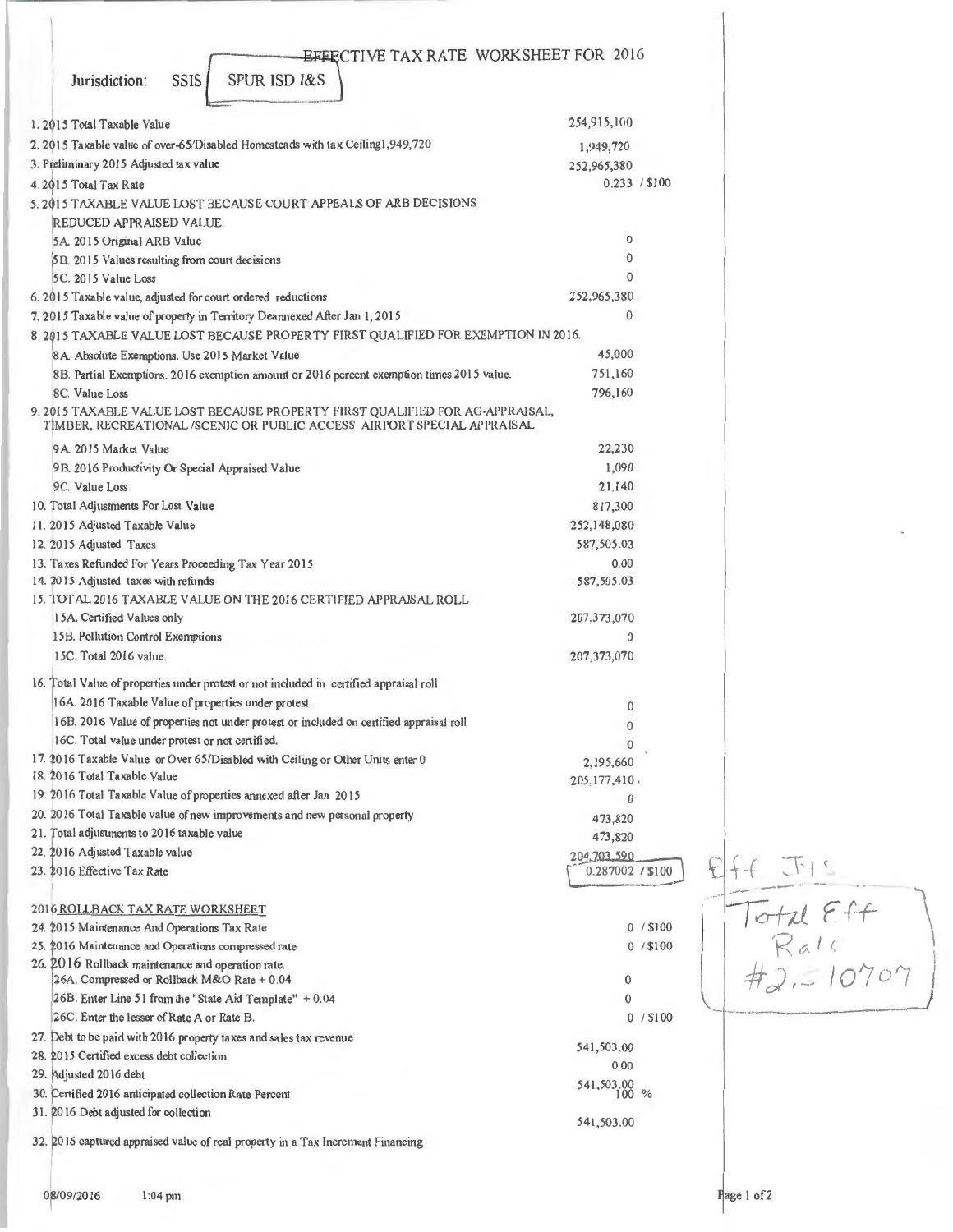Jurisdiction: **SSIS**  **SPUR ISD I&S** 

33. 2016 Total taxable value 34. 2016 Debt Tax Rate 35. 2016 Rollback Tax Rate

ADDITIONAL ROLLBACK PROTECTION FOR POLLUTION CONTROL

36. Certified expenses from TCEQ

37. 2016 Total Taxable value

38. Additional rate for For Pollution Control

39. 2016 Rollback tax rate adjusted for Pollution Control

 $205177410$ <br>0.263919./\$100  $0.263919 / $100$  $\theta$ 205177410  $0 + $100$ DehtPate 0.263919 / \$100  $\frac{\sqrt{\frac{4}{10}}}{\frac{104}{\pi}\text{dRe}}$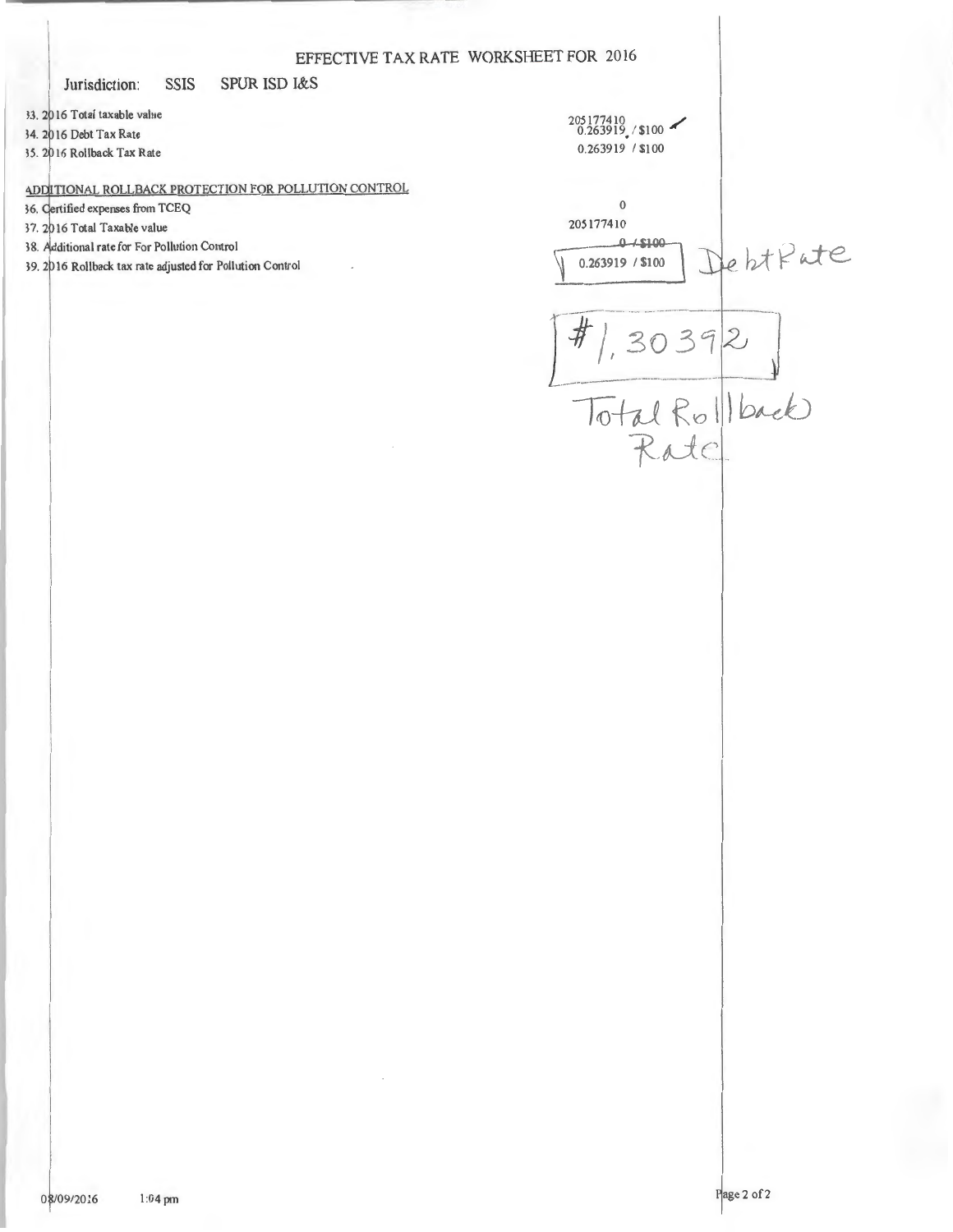#### Jurisdiction: TD CITY OF DICKENS

 $_{\star}$   $\vee$ 

| 1. 2015 Total Taxable Value                                                                                                                             | 4,929,130        |                                     |
|---------------------------------------------------------------------------------------------------------------------------------------------------------|------------------|-------------------------------------|
| 2. COUNTY, CITY, COLLEGE or SCHOOL DISTRICTS: 2015 Taxable value of over-65/Disabled<br>Homesteads with tax Ceiling                                     |                  |                                     |
|                                                                                                                                                         | 0                |                                     |
| 3. Preliminary 2015 Adjusted tax value                                                                                                                  | 4,929,130        |                                     |
| 4. 2015 Total Tax Rate                                                                                                                                  | 0.531906 / \$100 |                                     |
| 5. 2015 TAXABLE VALUE LOST BECAUSE COURT APPEALS OF ARB DECISIONS                                                                                       |                  |                                     |
| REDUCED APPRAISED VALUE.                                                                                                                                |                  |                                     |
| 5A 2015 Original ARB Value                                                                                                                              | $\bf{0}$         |                                     |
| 5B. 2015 Values resulting from court decisions                                                                                                          | 0                |                                     |
| 5C. 2015 Value Loss                                                                                                                                     | 0                |                                     |
| 6. 2015 Taxable value, adjusted for court ordered reductions                                                                                            | 4,929,130        |                                     |
| 7. 2015 Taxable value of property in Territory Deannexed After Jan 1, 2015                                                                              | 0                |                                     |
| 8 2015 TAXABLE VALUE LOST BECAUSE PROPERTY FIRST QUALIFIED FOR EXEMPTION IN 2016.                                                                       |                  |                                     |
| 8A. Absolute Exemptions. Use 2015 Market Value                                                                                                          | 2,130            |                                     |
| 8B. Partial Exemptions. 2016 exemption amount or 2016 percent exemption times 2015 value.                                                               | $\mathbf{0}$     |                                     |
| 8C. Value Loss                                                                                                                                          | 2,130            |                                     |
| 9. 2015 TAXABLE VALUE LOST BECAUSE PROPERTY FIRST QUALIFIED FOR AG-APPRAISAL,<br>TIMBER, RECREATIONAL/SCENIC OR PUBLIC ACCESS AIRPORT SPECIAL APPRAISAL |                  |                                     |
| 9A 2015 Market Value                                                                                                                                    | 630              |                                     |
| 9B. 2016 Productivity Or Special Appraised Value                                                                                                        | 250              |                                     |
| 9C. Value Loss                                                                                                                                          | 380              |                                     |
| 10. Total Adjustments For Lost Value                                                                                                                    | 2,510            |                                     |
| 11. 2015 Adjusted Taxable Value                                                                                                                         | 4,926,620        |                                     |
| 12. 2015 Adjusted Taxes                                                                                                                                 | 26,204.99        |                                     |
| 13. Taxes Refunded For Years Proceeding Tax Year 2015                                                                                                   | 0.00             |                                     |
| 14. Taxes in tax increment financing for tax year 2015                                                                                                  | 0.00             |                                     |
| 15. 2015 Adjusted taxes with refunds                                                                                                                    | 26,204.99        |                                     |
| 16. TOTAL 2016 TAXABLE VALUE ON THE 2016 CERTIFIED APPRAISAL ROLL                                                                                       |                  |                                     |
| 6A. Certified Values only                                                                                                                               |                  |                                     |
|                                                                                                                                                         | 5,100,280        |                                     |
| 6B. Counties: railroad rolling stock                                                                                                                    | 0                |                                     |
| 6C. Pollution Control Exemptions                                                                                                                        | $\theta$         |                                     |
| 6D. Tax Increment Financing                                                                                                                             | $\Omega$         |                                     |
| 6E. Total 2016 value.                                                                                                                                   | 5,100,280        |                                     |
| 17. Total Value of properties under protest or not included in certified appraisal roll                                                                 |                  |                                     |
| 7A. 2016 Taxable Value of properties under protest.                                                                                                     | 0                |                                     |
| 7B. 2016 Value of properties not under protest or included on certified appraisal roll                                                                  | 0                |                                     |
| 17C. Total value under protest or not certified.                                                                                                        | 0                |                                     |
| 18. COUNTY, CITY, COLLEGE or SCHOOL DISTRICTS: 2016 Taxable Value or Over 65/Disabled<br>with Ceiling or Other Units enter 0                            | 0                |                                     |
| 19. 2016 Total Taxable Value                                                                                                                            | 5,100,280        |                                     |
| 20. 2016 Total Taxable Value of properties annexed after Jan 2015                                                                                       | 0                |                                     |
| 11. 2016 Total Taxable value of new improvements and new personal property                                                                              | 42,750           |                                     |
| ?2. Total adjustments to 2016 taxable value                                                                                                             |                  |                                     |
| !3. 2016 Adjusted Taxable value                                                                                                                         | 42,750           |                                     |
| :4. 2016 Effective Tax Rate                                                                                                                             |                  | 0.518138/8100) eff ed. 1e tout Rate |
| :5. Counties Only: Total of All 2016 Effective Tax Rate                                                                                                 | / \$100          |                                     |
| :016 ROLLBACK TAX RATE WORKSHEET                                                                                                                        |                  |                                     |
| :6. 2015 Maintenance And Operations Tax Rate                                                                                                            | 0.531906 / \$100 |                                     |
| :7. 2015 Adjusted Taxable Value                                                                                                                         | 4,926,620        |                                     |
| 8. 2015 Maintenance And Operations Taxes                                                                                                                |                  |                                     |
| 28A. Multiply Line 26 by Line 27 and Divide By 100                                                                                                      | 26,205           |                                     |
| 28B. Additional Sales Tax                                                                                                                               | 13,603           |                                     |
| 28C. Counties: state criminal justice mandate                                                                                                           | 0                |                                     |
| 28D. Transferring Function                                                                                                                              | 0                |                                     |
| 28E. Taxes Refunded For Years Preceeding 2015                                                                                                           | $\mathbf 0$      |                                     |
|                                                                                                                                                         |                  |                                     |
|                                                                                                                                                         |                  |                                     |
| 08/09/2016<br>$3:42 \text{ pm}$                                                                                                                         |                  | Page 1 of 2                         |
|                                                                                                                                                         |                  |                                     |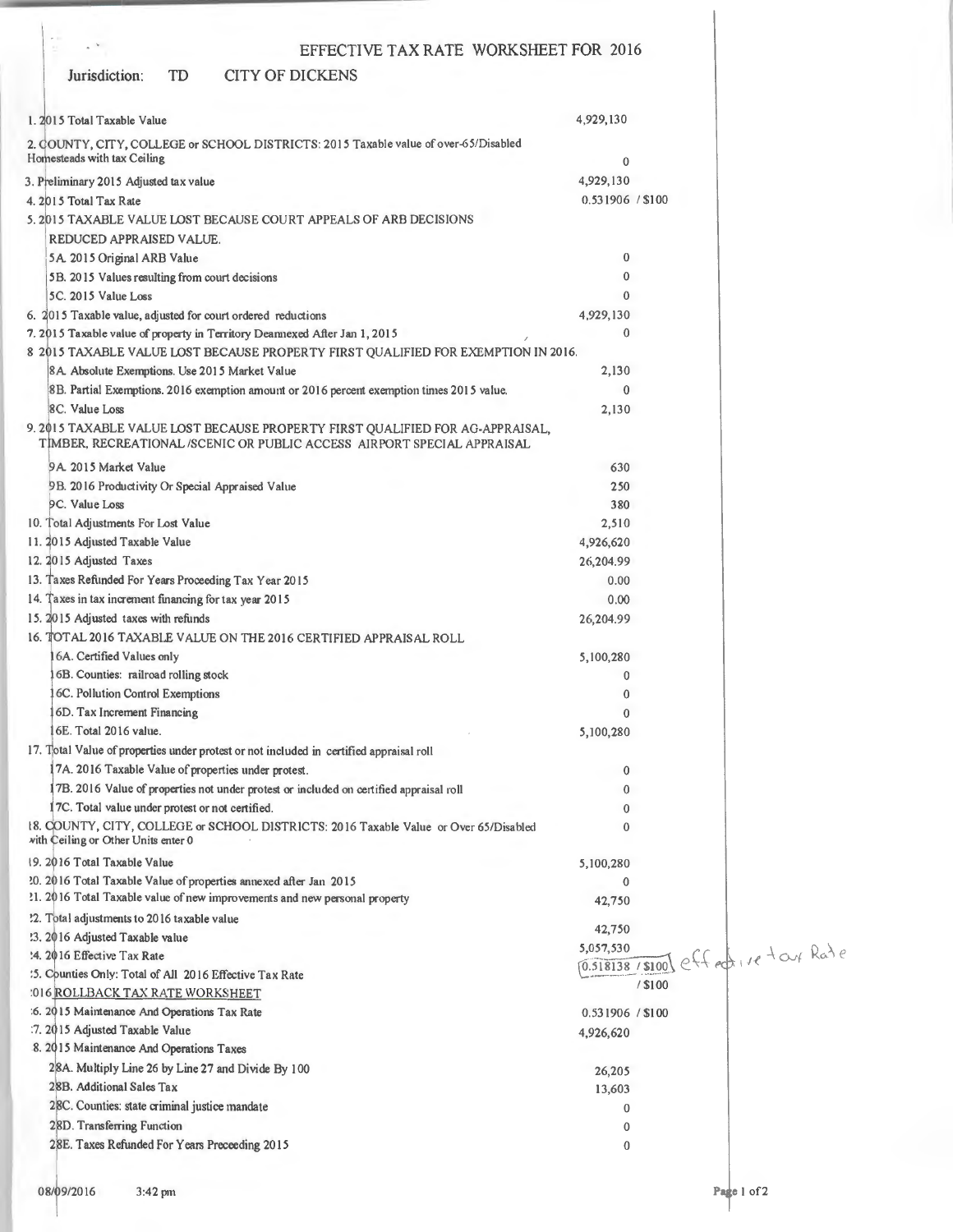| TD<br><b>CITY OF DICKENS</b><br>Jurisdiction:                                    |                  |                |
|----------------------------------------------------------------------------------|------------------|----------------|
| 28F. Enhanced indigent health expenditure                                        | $\mathbf{0}$     |                |
| 28G. Taxes in TIF                                                                | $\mathbf{0}$     |                |
| 28H. Adjusted M&O Taxes                                                          | 39,808           |                |
| 29 2016 ADJUSTED TAXABLE VALUE                                                   | 5,057,530        |                |
| 30 2016 Effective Rollback Maintenance And Operations Rate                       | 0.787103 / \$100 |                |
| 31 2016 Rollback Maintenance And Operations Rate                                 | 0.850071 / \$100 |                |
| 32. Debt to be paid with 2016 property taxes and sales tax revenue               | 0.00             |                |
| 33. 2015 Certified excess debt collection                                        | 0.00             |                |
| 34. Adjusted 2016 debt                                                           | 0.00             |                |
| 35. Certified 2016 anticipated collection Rate Percent                           | 100 %            |                |
| 36. 2016 Debt adjusted for collection                                            | 0.00             |                |
| 37. 2016 Total taxable value                                                     | 5,100,280        |                |
| 38. 2016 Debt Tax Rate                                                           |                  | $0/$ \$100     |
| 39. 2016 Rollback Tax Rate                                                       | 0.850071 / \$100 |                |
| 40. Counties Only: 2016 Rollback tax rate                                        |                  | 0/\$100        |
| ADDITIONAL SALES TAX WORKSHEET                                                   |                  |                |
| 41. Comptroller's Estimated Taxable Sales for four quarters if Unit adopted Late | $\mathbf{0}$     |                |
| 42. Estimated sales tax revenue for previous 4 quarters.                         | 13603.00         |                |
| 43. 2016 Total Taxable value                                                     | 5,100,280        |                |
| 44. Sales tax adjustment rate                                                    | 0.266710 / \$100 |                |
| 45. 2016 Effective Tax Rate, unadjusted For Sales Tax                            | 0.518138 / \$100 |                |
| 46. 2016 Effective Tax Rate adjusted For Sales Tax                               | 0.518138 / \$100 |                |
| 47. 2016 Rollback Tax Rate, unadjusted For Sales Tax                             | 0.850071 / \$100 |                |
| 48. 2016 Rollback tax rate adjusted for sales tax                                | 0.583361 / \$100 | Roll Dack Rats |
| ADDITIONAL ROLLBACK PROTECTION FOR POLLUTION CONTROL                             |                  |                |
| 49. Certified expenses from TCEQ                                                 | $\mathbf{0}$     |                |
| 50. 2016 Total Taxable value                                                     | 5,100,280        |                |
| 51. Additional rate for For Pollution Control                                    |                  | 0/ \$100       |
| 52 2016 Rollback tax rate adjusted for Pollution Control                         | 0.583361 / \$100 |                |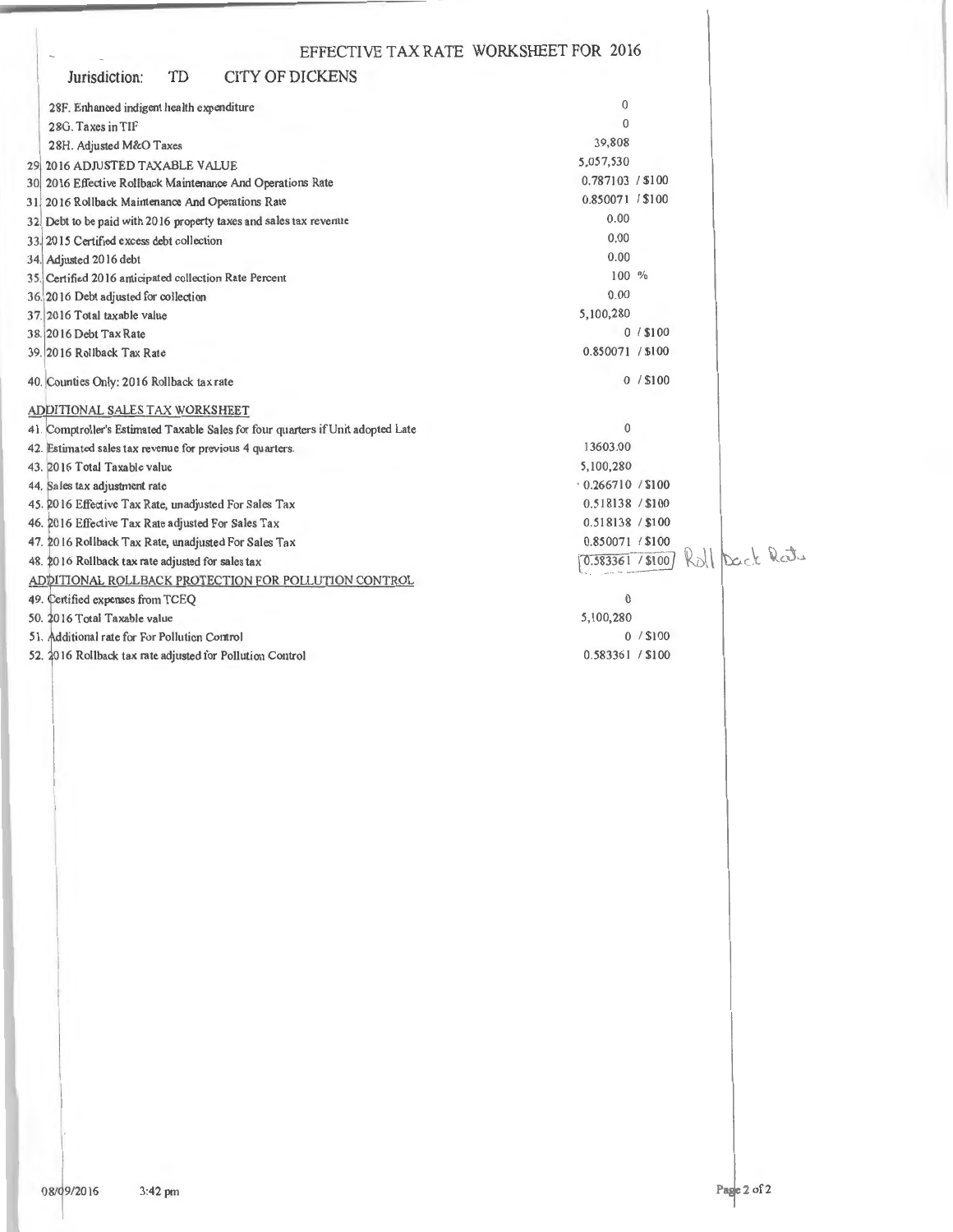| Jurisdiction:                                                               | <b>TS</b> | CITY OF SPUR                                                                                                                                             |                                |         |            |
|-----------------------------------------------------------------------------|-----------|----------------------------------------------------------------------------------------------------------------------------------------------------------|--------------------------------|---------|------------|
| 1.2015 Total Taxable Value                                                  |           |                                                                                                                                                          | 21,508,170                     |         |            |
|                                                                             |           | 2. COUNTY, CITY, COLLEGE or SCHOOL DISTRICTS: 2015 Taxable value of over-65/Disabled                                                                     |                                |         |            |
| Homesteads with tax Ceiling                                                 |           |                                                                                                                                                          | $\bf{0}$                       |         |            |
| 3 Preliminary 2015 Adjusted tax value                                       |           |                                                                                                                                                          | 21,508,170                     |         |            |
| 4 2015 Total Tax Rate                                                       |           |                                                                                                                                                          | 1.264887 / \$100               |         |            |
| 5 2015 TAXABLE VALUE LOST BECAUSE COURT APPEALS OF ARB DECISIONS            |           |                                                                                                                                                          |                                |         |            |
| REDUCED APPRAISED VALUE.                                                    |           |                                                                                                                                                          |                                |         |            |
| 5A 2015 Original ARB Value                                                  |           |                                                                                                                                                          | 0                              |         |            |
| 5B. 2015 Values resulting from court decisions                              |           |                                                                                                                                                          | $\bf{0}$                       |         |            |
| 5C. 2015 Value Loss                                                         |           |                                                                                                                                                          | $\Omega$                       |         |            |
|                                                                             |           | 6. 2015 Taxable value, adjusted for court ordered reductions                                                                                             | 21,508,170                     |         |            |
|                                                                             |           | 7. 2015 Taxable value of property in Territory Deannexed After Jan 1, 2015                                                                               | $\Omega$                       |         |            |
|                                                                             |           | 8 2015 TAXABLE VALUE LOST BECAUSE PROPERTY FIRST QUALIFIED FOR EXEMPTION IN 2016.                                                                        |                                |         |            |
| 8A Absolute Exemptions. Use 2015 Market Value                               |           |                                                                                                                                                          | 2,050                          |         |            |
|                                                                             |           | 8B. Partial Exemptions. 2016 exemption amount or 2016 percent exemption times 2015 value.                                                                | 71,840                         |         |            |
| 8C. Value Loss                                                              |           |                                                                                                                                                          | 73,890                         |         |            |
|                                                                             |           | 9. 2015 TAXABLE VALUE LOST BECAUSE PROPERTY FIRST QUALIFIED FOR AG-APPRAISAL,<br>TIMBER, RECREATIONAL /SCENIC OR PUBLIC ACCESS AIRPORT SPECIAL APPRAISAL |                                |         |            |
| 9A 2015 Market Value                                                        |           |                                                                                                                                                          | $\mathbf 0$                    |         |            |
| 9B. 2016 Productivity Or Special Appraised Value                            |           |                                                                                                                                                          | $\mathbf{0}$                   |         |            |
| 9C. Value Loss                                                              |           |                                                                                                                                                          | 0                              |         |            |
| 10 Total Adjustments For Lost Value                                         |           |                                                                                                                                                          | 73,890                         |         |            |
| 11 2015 Adjusted Taxable Value                                              |           |                                                                                                                                                          | 21,434,280                     |         |            |
| 12 2015 Adjusted Taxes                                                      |           |                                                                                                                                                          | 271,119.42                     |         |            |
| 13 Taxes Refunded For Years Proceeding Tax Year 2015                        |           |                                                                                                                                                          | 0.00                           |         |            |
| 14 Taxes in tax increment financing for tax year 2015                       |           |                                                                                                                                                          | 0                              |         |            |
| 15. 2015 Adjusted taxes with refunds                                        |           |                                                                                                                                                          | 271,119.42                     |         |            |
|                                                                             |           | 16 TOTAL 2016 TAXABLE VALUE ON THE 2016 CERTIFIED APPRAISAL ROLL                                                                                         |                                |         |            |
| 16A. Certified Values only                                                  |           |                                                                                                                                                          | 21,187,440                     |         |            |
| 16B. Counties: railroad rolling stock                                       |           |                                                                                                                                                          | 0                              |         |            |
| 16C. Pollution Control Exemptions                                           |           |                                                                                                                                                          | $\mathbf{0}$<br>$\mathbf{0}$   |         |            |
| 16D. Tax Increment Financing<br>16E. Total 2016 value.                      |           |                                                                                                                                                          |                                |         |            |
|                                                                             |           | 17. Total Value of properties under protest or not included in certified appraisal roll                                                                  | 21,187,440                     |         |            |
|                                                                             |           | 17A. 2016 Taxable Value of properties under protest.                                                                                                     | 0                              |         |            |
|                                                                             |           | 17B. 2016 Value of properties not under protest or included on certified appraisal roll                                                                  | 0                              |         |            |
| 17C. Total value under protest or not certified.                            |           |                                                                                                                                                          | 0                              |         |            |
| with Ceiling or Other Units enter 0                                         |           | 18. COUNTY, CITY, COLLEGE or SCHOOL DISTRICTS: 2016 Taxable Value or Over 65/Disabled                                                                    | 0                              |         |            |
| 19. 2016 Total Taxable Value                                                |           |                                                                                                                                                          | 21,187,440                     |         |            |
|                                                                             |           | 20. 2016 Total Taxable Value of properties annexed after Jan 2015                                                                                        | $\mathbf{0}$                   |         |            |
|                                                                             |           | 21. 2016 Total Taxable value of new improvements and new personal property                                                                               | 86,620                         |         |            |
| 22. Total adjustments to 2016 taxable value                                 |           |                                                                                                                                                          |                                |         |            |
| 23. 2016 Adjusted Taxable value                                             |           |                                                                                                                                                          | 86,620                         |         |            |
| 24. 2016 Effective Tax Rate                                                 |           |                                                                                                                                                          | 21,100,820<br>1.284876 / \$100 |         | <b>ET!</b> |
| 25. Counties Only: Total of All 2016 Effective Tax Rate                     |           |                                                                                                                                                          |                                | / \$100 |            |
| 2016 ROLLBACK, TAX RATE WORKSHEET                                           |           |                                                                                                                                                          |                                |         |            |
| 26. 2015 Maintenance And Operations Tax Rate                                |           |                                                                                                                                                          | 1.264887 / \$100               |         |            |
| 27. 2015 Adjusted Taxable Value                                             |           |                                                                                                                                                          | 21,434,280                     |         |            |
| 28. 2015 Maintenance And Operations Taxes                                   |           |                                                                                                                                                          |                                |         |            |
| 28B. Additional Sales Tax                                                   |           | 28A. Multiply Line 26 by Line 27 and Divide By 100                                                                                                       | 271,119                        |         |            |
|                                                                             |           |                                                                                                                                                          | $\Omega$                       |         |            |
| 28C. Counties: state criminal justice mandate<br>28D. Transferring Function |           |                                                                                                                                                          | $\mathbf 0$                    |         |            |
|                                                                             |           |                                                                                                                                                          | 0                              |         |            |
| 28E. Taxes Refunded For Years Preceeding 2015                               |           |                                                                                                                                                          | 0                              |         |            |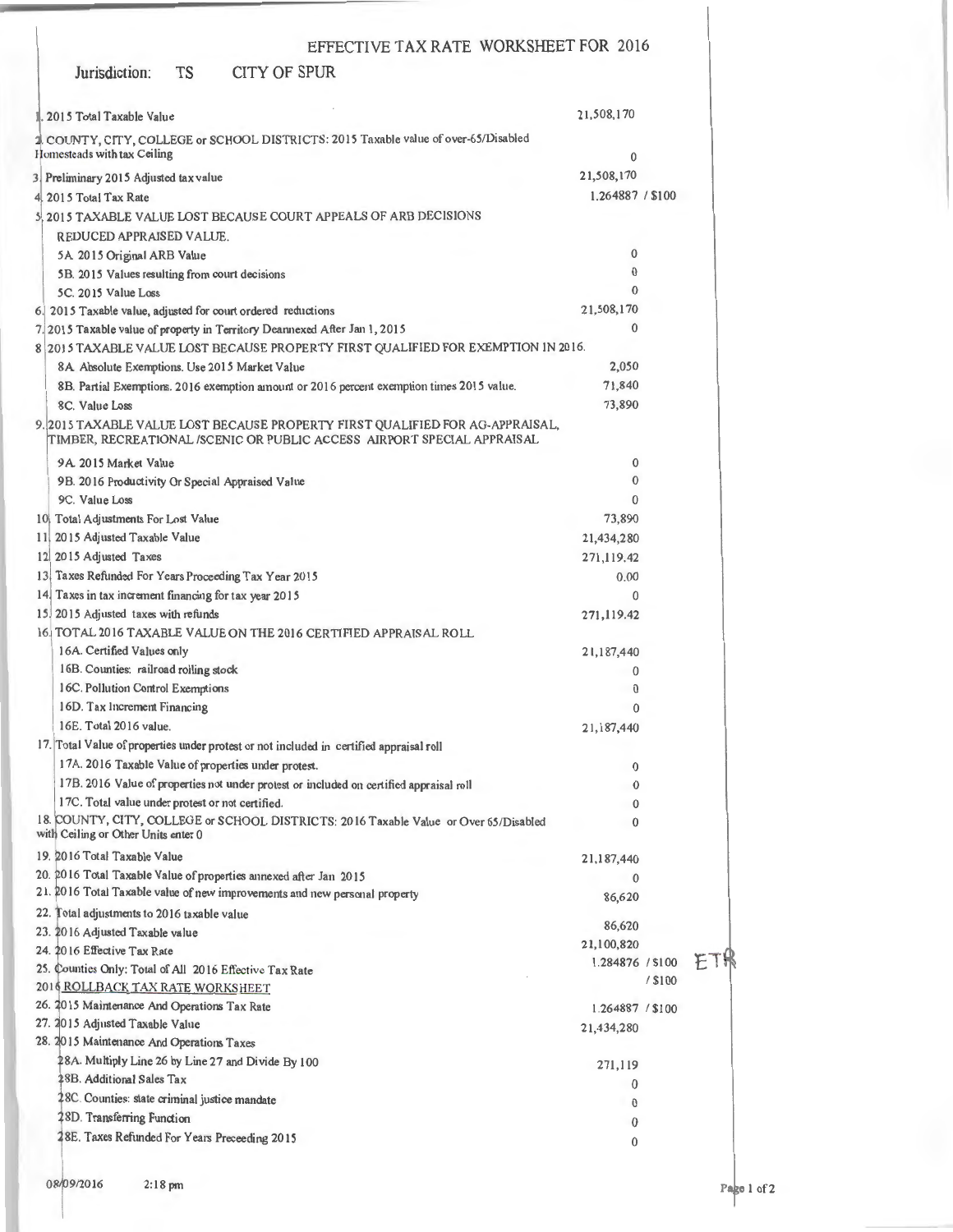|                                                                                 | EFFECTIVE TAX RATE WORKSHEET FOR 2016 |            |               |  |
|---------------------------------------------------------------------------------|---------------------------------------|------------|---------------|--|
| <b>CITY OF SPUR</b><br><b>TS</b><br>Jurisdiction:                               |                                       |            |               |  |
| 28F. Enhanced indigent health expenditure                                       | $\Omega$                              |            |               |  |
| 28G. Taxes in TIF                                                               | $\theta$                              |            |               |  |
| 28H. Adjusted M&O Taxes                                                         | 271,119                               |            |               |  |
| 29. 2016 ADJUSTED TAXABLE VALUE                                                 | 21,100,820                            |            |               |  |
| 30. 2016 Effective Rollback Maintenance And Operations Rate                     | 1.284874 / \$100                      |            |               |  |
| 31. 2016 Rollback Maintenance And Operations Rate                               | 1.387663 / \$100                      |            |               |  |
| 32. Debt to be paid with 2016 property taxes and sales tax revenue              | $\mathbf{0}$                          |            |               |  |
| 33. 2015 Certified excess debt collection                                       | $\mathbf{0}$                          |            |               |  |
| 34. Adjusted 2016 debt                                                          | $\theta$                              |            |               |  |
| 35. Certified 2016 anticipated collection Rate Percent                          | 100 %                                 |            |               |  |
| 3d. 2016 Debt adjusted for collection                                           | 0.00                                  |            |               |  |
| 37. 2016 Total taxable value                                                    | 21,187,440                            |            |               |  |
| 38. 2016 Debt Tax Rate                                                          |                                       | 0/ \$100   |               |  |
| 39. 2016 Rollback Tax Rate                                                      | 1.387663 / \$100                      |            |               |  |
| 40, Counties Only: 2016 Rollback tax rate                                       |                                       | $0/$ \$100 |               |  |
| ADDITIONAL SALES TAX WORKSHEET                                                  |                                       |            |               |  |
| 41 Comptroller's Estimated Taxable Sales for four quarters if Unit adopted Late | $\Omega$                              |            |               |  |
| 42 Estimated sales tax revenue for previous 4 quarters.                         | $\Omega$                              |            |               |  |
| 43 2016 Total Taxable value                                                     | 21,187,440                            |            |               |  |
| 44 Sales tax adjustment rate                                                    |                                       | 0/\$100    |               |  |
| 45 2016 Effective Tax Rate, unadjusted For Sales Tax                            | 1.284876 / \$100                      |            |               |  |
| 46, 2016 Effective Tax Rate adjusted For Sales Tax                              | 1.284876 / \$100                      |            |               |  |
| 47. 2016 Rollback Tax Rate, unadjusted For Sales Tax                            | 1.387663 / \$100                      |            | Rollback Rate |  |
| 48. 2016 Rollback tax rate adjusted for sales tax                               | 1.387663 / \$100                      |            |               |  |
| ADDITIONAL ROLLBACK PROTECTION FOR POLLUTION CONTROL                            |                                       |            |               |  |
| 49. Certified expenses from TCEQ                                                | $\mathbf{0}$                          |            |               |  |
| 50. 2016 Total Taxable value                                                    | 21,187,440                            |            |               |  |
| 51. Additional rate for For Pollution Control                                   |                                       | $0/$ \$100 |               |  |
| 52.2016 Rollback tax rate adjusted for Pollution Control                        | 1.387663 / \$100                      |            |               |  |

 $\sim$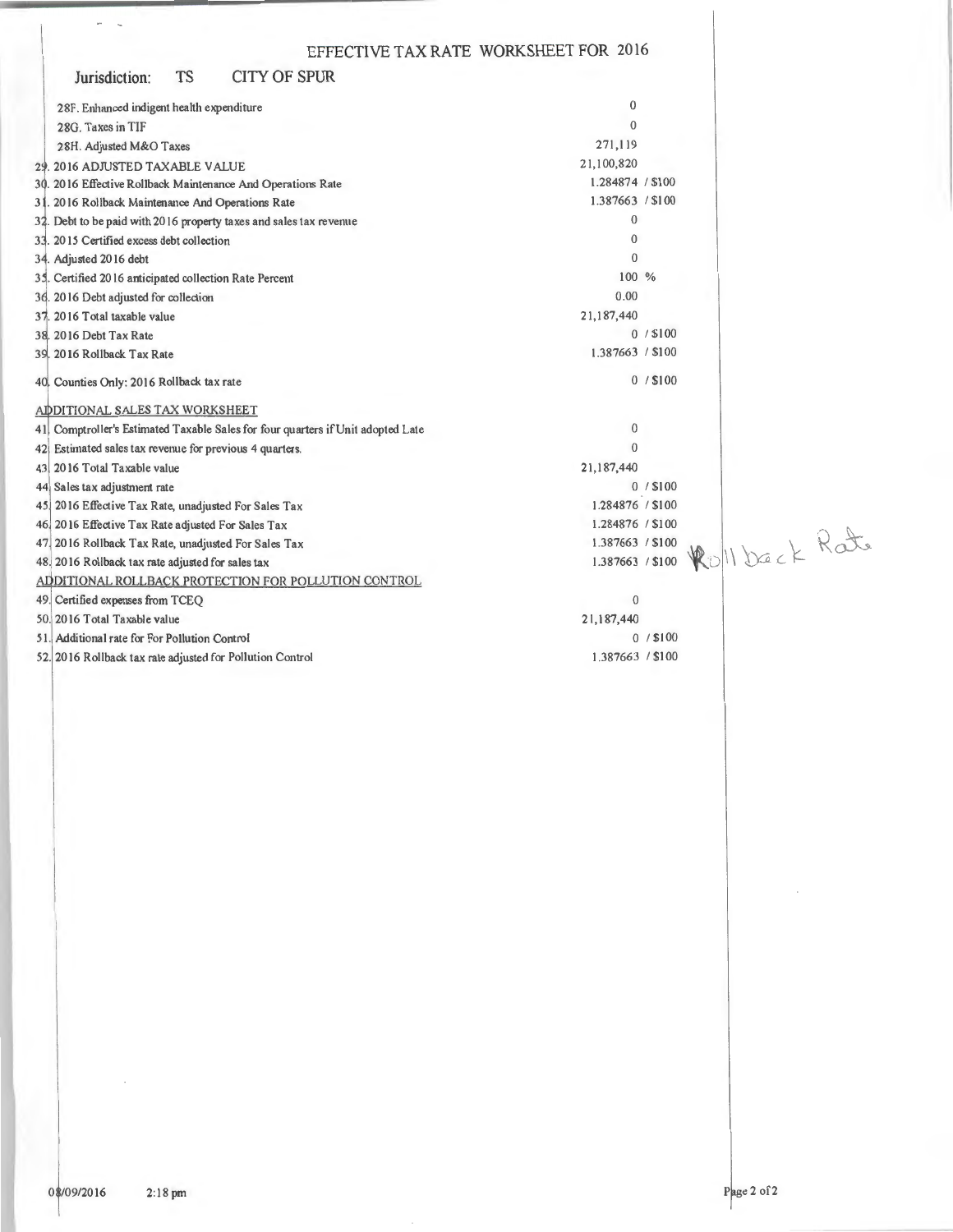#### Jurisdiction: CD DICKENS COUNTY

| 1. 2015 Total Taxable Value                                                                                                                                     | 289,114,300      |           |                             |
|-----------------------------------------------------------------------------------------------------------------------------------------------------------------|------------------|-----------|-----------------------------|
| 2. COUNTY, CITY, COLLEGE or SCHOOL DISTRICTS: 2015 Taxable value of over-65/Disabled                                                                            |                  |           |                             |
| Homesteads with tax Ceiling                                                                                                                                     | 1                |           |                             |
| 3. Preliminary 2015 Adjusted tax value                                                                                                                          | 289, 114, 299    |           |                             |
| 4. 2015 Total Tax Rate                                                                                                                                          | 0.57019 / \$100  |           |                             |
| 5. 2015 TAXABLE VALUE LOST BECAUSE COURT APPEALS OF ARB DECISIONS                                                                                               |                  |           |                             |
| REDUCED APPRAISED VALUE.                                                                                                                                        |                  |           |                             |
| 5A. 2015 Original ARB Value                                                                                                                                     | 0                |           |                             |
| 5B. 2015 Values resulting from court decisions                                                                                                                  | 0                |           |                             |
| 5C. 2015 Value Loss                                                                                                                                             | $\Omega$         |           |                             |
|                                                                                                                                                                 | 289, 114, 299    |           |                             |
| 6. 2015 Taxable value, adjusted for court ordered reductions                                                                                                    | $\Omega$         |           |                             |
| 7. 2015 Taxable value of property in Territory Deannexed After Jan 1, 2015<br>8 2015 TAXABLE VALUE LOST BECAUSE PROPERTY FIRST QUALIFIED FOR EXEMPTION IN 2016. |                  |           |                             |
|                                                                                                                                                                 | 65,100           |           |                             |
| 8A. Absolute Exemptions. Use 2015 Market Value                                                                                                                  | $\Omega$         |           |                             |
| 8B. Partial Exemptions. 2016 exemption amount or 2016 percent exemption times 2015 value.<br>8C. Value Loss                                                     | 65,100           |           |                             |
|                                                                                                                                                                 |                  |           |                             |
| 9. 2015 TAXABLE VALUE LOST BECAUSE PROPERTY FIRST QUALIFIED FOR AG-APPRAISAL,<br>TIMBER, RECREATIONAL /SCENIC OR PUBLIC ACCESS AIRPORT SPECIAL APPRAISAL        |                  |           |                             |
| 9A 2015 Market Value                                                                                                                                            | 150,200          |           |                             |
| 9B. 2016 Productivity Or Special Appraised Value                                                                                                                | 19,790           |           |                             |
| 9C. Value Loss                                                                                                                                                  | 130,410          |           |                             |
| 10. Total Adjustments For Lost Value                                                                                                                            | 195,510          |           |                             |
| 11. 2015 Adjusted Taxable Value                                                                                                                                 | 288,918,789      |           |                             |
| 12. 2015 Adjusted Taxes                                                                                                                                         | 1,647,386.04     |           |                             |
| 13. Taxes Refunded For Years Proceeding Tax Year 2015                                                                                                           | 0.00             |           |                             |
| 14. Taxes in tax increment financing for tax year 2015                                                                                                          | 0.00             |           |                             |
| 15. 2015 Adjusted taxes with refunds                                                                                                                            | 1,647,386.04     |           |                             |
| 16. TOTAL 2016 TAXABLE VALUE ON THE 2016 CERTIFIED APPRAISAL ROLL                                                                                               |                  |           |                             |
| 16A. Certified Values only                                                                                                                                      | 262,758,950      |           |                             |
| 16B. Counties: railroad rolling stock                                                                                                                           | 0                |           |                             |
| <b>16C. Pollution Control Exemptions</b>                                                                                                                        | 0                |           |                             |
| 6D. Tax Increment Financing                                                                                                                                     | 0                |           |                             |
| 6E. Total 2016 value.                                                                                                                                           | 262,758,950      |           |                             |
| 17. Total Value of properties under protest or not included in certified appraisal roll                                                                         |                  |           |                             |
| 17A. 2016 Taxable Value of properties under protest.                                                                                                            | 0                |           |                             |
| 17B. 2016 Value of properties not under protest or included on certified appraisal roll                                                                         | 0                |           |                             |
| [7C. Total value under protest or not certified.                                                                                                                | 0                |           |                             |
| 18. COUNTY, CITY, COLLEGE or SCHOOL DISTRICTS: 2016 Taxable Value or Over 65/Disabled<br>with Ceiling or Other Units enter 0                                    | $\mathbf{0}$     |           |                             |
| .9. 2016 Total Taxable Value                                                                                                                                    | 262,758,950      |           |                             |
| 10. 2016 Total Taxable Value of properties annexed after Jan 2015                                                                                               | $\bf{0}$         |           |                             |
| !1. 2016 Total Taxable value of new improvements and new personal property                                                                                      | 612,160          |           |                             |
| :2. Total adjustments to 2016 taxable value                                                                                                                     |                  |           |                             |
| :3. 2016 Adjusted Taxable value                                                                                                                                 | 612,160          |           |                             |
| :4. 2016 Effective Tax Rate                                                                                                                                     | 262,146,790      |           | Ff, Rate GF                 |
| .5. Counties Only: Total of All 2016 Effective Tax Rate                                                                                                         | 0.628421 / \$100 |           |                             |
| 016 ROLLB ACK TAN RATE WORKSHEET                                                                                                                                |                  | $/$ \$100 |                             |
| 6. 2015 Maintenance And Operations Tax Rate                                                                                                                     | 0.57019 / \$100  |           |                             |
| 7. 2015 Adjusted Taxable Value                                                                                                                                  | 288,918,789      |           |                             |
| 8. 2015 Maintenance And Operations Taxes                                                                                                                        |                  |           |                             |
| 28A. Multiply Line 26 by Line 27 and Divide By 100                                                                                                              | 1,647,386        |           |                             |
| 28B. Additional Sales Tax                                                                                                                                       | 52,577           |           |                             |
| 2BC. Counties: state criminal justice mandate                                                                                                                   | $\mathbf{0}$     |           | 193739<br>Total Eff<br>Rate |
| 28D. Transferring Function                                                                                                                                      | $\mathbf{0}$     |           |                             |
| 28E. Taxes Refunded For Years Preceeding 2015                                                                                                                   | 0                |           |                             |
|                                                                                                                                                                 |                  |           |                             |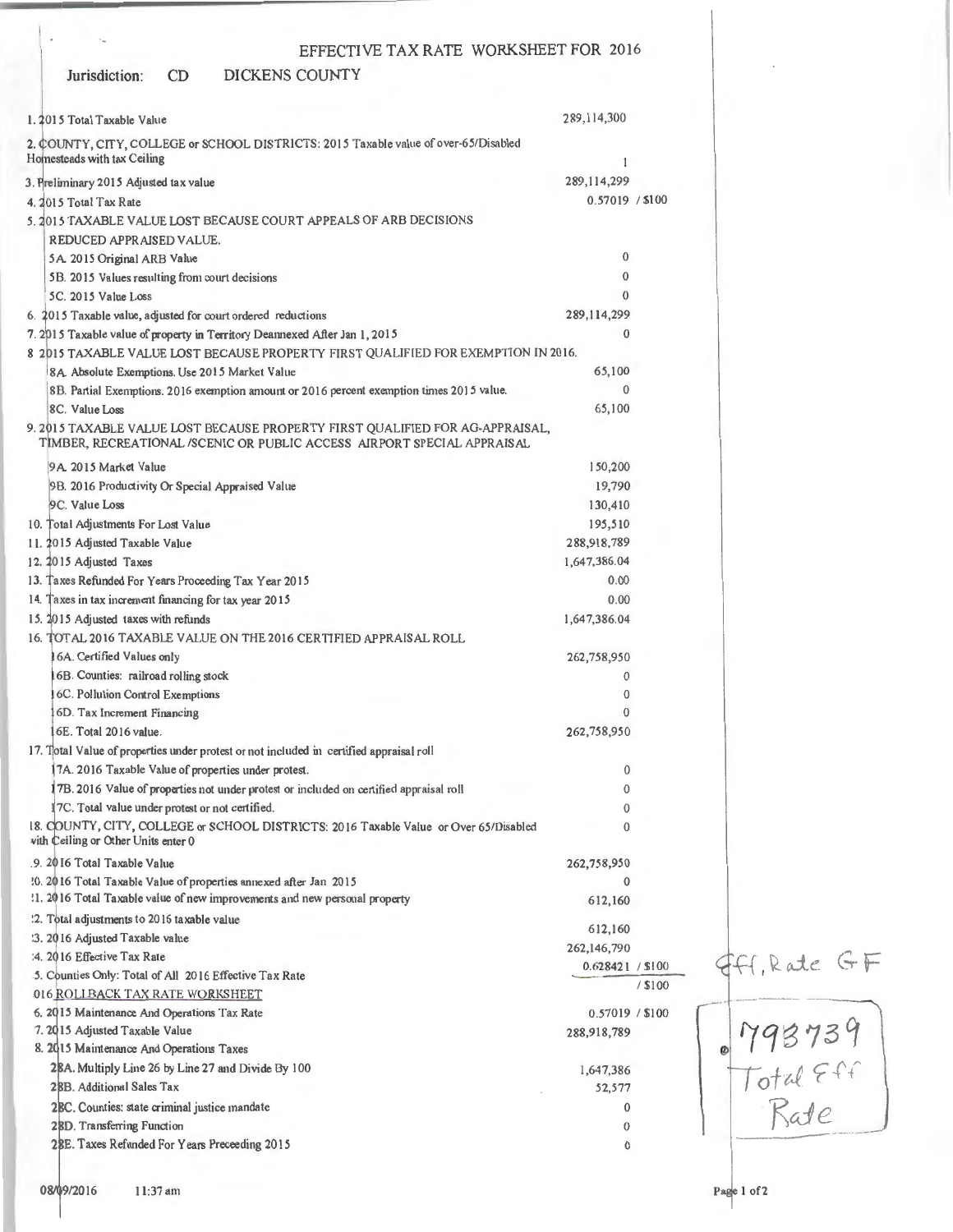| EFFECTIVE TAX RATE WORKSHEET FOR 2016                                            |                  |                |
|----------------------------------------------------------------------------------|------------------|----------------|
| CD<br>DICKENS COUNTY<br>Jurisdiction:                                            |                  |                |
| 28F. Enhanced indigent health expenditure                                        | 20,969           |                |
| 28G. Taxes in TIF                                                                | $\Omega$         |                |
| 28H. Adjusted M&O Taxes                                                          | 1,720,932        |                |
| 29 2016 ADJUSTED TAXABLE VALUE                                                   | 262,146,790      |                |
| 30, 2016 Effective Rollback Maintenance And Operations Rate                      | 0.656476 / \$100 |                |
| 31. 2016 Rollback Maintenance And Operations Rate                                | 0.708994 / \$100 |                |
| 32. Debt to be paid with 2016 property taxes and sales tax revenue               | 0.00             |                |
| 33. 2015 Certified excess debt collection                                        | $\overline{0}$   |                |
| 34. Adjusted 2016 debt                                                           | 0.00             |                |
| 35. Certified 2016 anticipated collection Rate Percent                           | 100 %            |                |
| 36. 2016 Debt adjusted for collection                                            | 0.00             |                |
| 37. 2016 Total taxable value                                                     | 262,758,950      |                |
| 38. 2016 Debt Tax Rate                                                           | 0/ \$100         |                |
| 39. 2016 Rollback Tax Rate                                                       | 0.708994 / \$100 |                |
|                                                                                  |                  |                |
| 40. Counties Only: 2016 Rollback tax rate                                        | $0/$ \$100       |                |
| ADDITIONAL SALES TAX WORKSHEET                                                   | $\theta$         |                |
| 41. Comptroller's Estimated Taxable Sales for four quarters if Unit adopted Late |                  |                |
| 42. Estimated sales tax revenue for previous 4 quarters.                         | 52576.           |                |
| 43. 2016 Total Taxable value                                                     | 262,758,950      |                |
| 44. Sales tax adjustment rate                                                    | 0.020009 / \$100 |                |
| 45. 2016 Effective Tax Rate, unadjusted For Sales Tax                            | 0.628421 / \$100 |                |
| 46. 2016 Effective Tax Rate adjusted For Sales Tax                               | 0.628421 / \$100 |                |
| 47. 2016 Rollback Tax Rate, unadjusted For Sales Tax                             | 0.708994 / \$100 |                |
| 48. 2016 Rollback tax rate adjusted for sales tax                                | 0.688985 / \$100 |                |
| ADDITIONAL ROLLBACK PROTECTION FOR POLLUTION CONTROL                             |                  |                |
| 49. Certified expenses from TCEQ                                                 | $\overline{0}$   |                |
| 50. 2016 Total Taxable value                                                     | 262,758,950      |                |
| 51. Additional rate for For Pollution Control                                    | 0/ \$100         | Rollback GF    |
| 52. 2016 Rollback tax rate adjusted for Pollution Control                        | 0.688985 / \$100 |                |
|                                                                                  |                  |                |
|                                                                                  |                  |                |
|                                                                                  |                  |                |
|                                                                                  |                  |                |
|                                                                                  |                  |                |
|                                                                                  |                  | Total Rollback |
|                                                                                  |                  |                |
|                                                                                  |                  |                |
|                                                                                  |                  |                |
|                                                                                  |                  |                |
|                                                                                  |                  |                |
|                                                                                  |                  |                |
|                                                                                  |                  |                |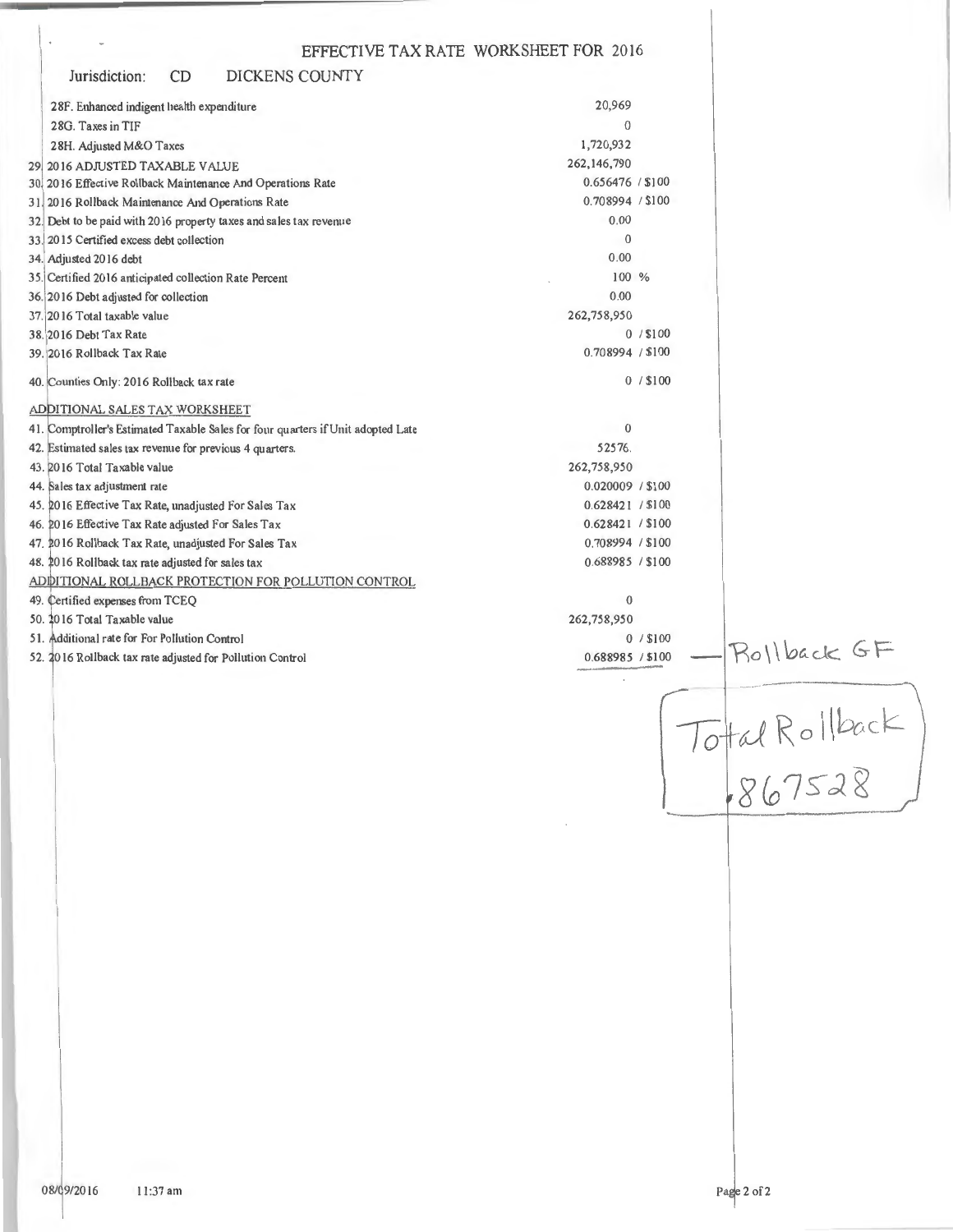# Jurisdiction: X1 ROAD & BRIDGE

 $\sim$ 

| 1.2015 Total Taxable Value                                                                                                                              | 289,114,300   |              |             |                             |
|---------------------------------------------------------------------------------------------------------------------------------------------------------|---------------|--------------|-------------|-----------------------------|
| 2 COUNTY, CITY, COLLEGE or SCHOOL DISTRICTS: 2015 Taxable value of over-65/Disabled                                                                     |               |              |             |                             |
| Homesteads with tax Ceiling                                                                                                                             | 0             |              |             |                             |
| 3. Preliminary 2015 Adjusted tax value                                                                                                                  | 289,114,300   |              |             |                             |
| 4. 2015 Total Tax Rate                                                                                                                                  |               | 0.15 / \$100 |             |                             |
| 5.2015 TAXABLE VALUE LOST BECAUSE COURT APPEALS OF ARB DECISIONS                                                                                        |               |              |             |                             |
| REDUCED APPRAISED VALUE.                                                                                                                                |               |              |             |                             |
| 5A. 2015 Original ARB Value                                                                                                                             | 0             |              |             |                             |
| 5B. 2015 Values resulting from court decisions                                                                                                          | $\bf{0}$      |              |             |                             |
| 5C. 2015 Value Loss                                                                                                                                     | $\theta$      |              |             |                             |
| 6. 2015 Taxable value, adjusted for court ordered reductions                                                                                            | 289, 114, 300 |              |             |                             |
| 7. 2015 Taxable value of property in Territory Deannexed After Jan 1, 2015                                                                              | $\theta$      |              |             |                             |
| 8 2015 TAXABLE VALUE LOST BECAUSE PROPERTY FIRST QUALIFIED FOR EXEMPTION IN 2016.                                                                       |               |              |             |                             |
| 8A. Absolute Exemptions. Use 2015 Market Value                                                                                                          | 65,100        |              |             |                             |
| 8B. Partial Exemptions. 2016 exemption amount or 2016 percent exemption times 2015 value.                                                               | $\theta$      |              |             |                             |
| 8C. Value Loss                                                                                                                                          | 65,100        |              |             |                             |
| 9. 2015 TAXABLE VALUE LOST BECAUSE PROPERTY FIRST QUALIFIED FOR AG-APPRAISAL,<br>TIMBER, RECREATIONAL/SCENIC OR PUBLIC ACCESS AIRPORT SPECIAL APPRAISAL |               |              |             |                             |
| 9A 2015 Market Value                                                                                                                                    | 150,200       |              |             |                             |
| 9B. 2016 Productivity Or Special Appraised Value                                                                                                        | 19,790        |              |             |                             |
| 9C. Value Loss                                                                                                                                          | 130,410       |              |             |                             |
| 10. Total Adjustments For Lost Value                                                                                                                    | 195,510       |              |             |                             |
| 11. 2015 Adjusted Taxable Value                                                                                                                         | 288,918,790   |              |             |                             |
| 12. 2015 Adjusted Taxes                                                                                                                                 | 433,378.19    |              |             |                             |
| 13. Taxes Refunded For Years Proceeding Tax Year 2015                                                                                                   | 0.00          |              |             |                             |
| 14. Taxes in tax increment financing for tax year 2015                                                                                                  | 0.00          |              |             |                             |
| 15. 2015 Adjusted taxes with refunds                                                                                                                    | 433,378.19    |              |             |                             |
| 16. [TOTAL 2016 TAXABLE VALUE ON THE 2016 CERTIFIED APPRAISAL ROLL                                                                                      |               |              |             |                             |
| 16A. Certified Values only                                                                                                                              | 262,758,950   |              |             |                             |
| 16B. Counties: railroad rolling stock                                                                                                                   | $\mathbf{0}$  |              |             |                             |
| 16C. Pollution Control Exemptions                                                                                                                       | $\mathbf 0$   |              |             |                             |
| 16D. Tax Increment Financing                                                                                                                            | $\bf{0}$      |              |             |                             |
| 16E. Total 2016 value.                                                                                                                                  | 262,758,950   |              |             |                             |
| 17. Total Value of properties under protest or not included in certified appraisal roll                                                                 |               |              |             |                             |
| 17A. 2016 Taxable Value of properties under protest.                                                                                                    | 0             |              |             |                             |
| 17B. 2016 Value of properties not under protest or included on certified appraisal roll                                                                 | 0             |              |             |                             |
| 17C. Total value under protest or not certified.                                                                                                        | 0             |              |             |                             |
| 18. COUNTY, CITY, COLLEGE or SCHOOL DISTRICTS: 2016 Taxable Value or Over 65/Disabled<br>with Ceiling or Other Units enter 0                            | $\mathbf{0}$  |              |             |                             |
| 19. 2016 Total Taxable Value                                                                                                                            | 262,758,950   |              |             |                             |
| 20. 2016 Total Taxable Value of properties annexed after Jan 2015                                                                                       | $\mathbf 0$   |              |             |                             |
| 21. 2016 Total Taxable value of new improvements and new personal property                                                                              | 612,160       |              |             |                             |
| 22. Total adjustments to 2016 taxable value                                                                                                             | 612,160       |              |             |                             |
| 23. 2016 Adjusted Taxable value                                                                                                                         | 262,146,790   |              |             |                             |
| 24. 2016 Effective Tax Rate                                                                                                                             |               |              |             | 0.165318/\$100 << ETR COR+B |
| 15. Counties Only: Total of All 2016 Effective Tax Rate                                                                                                 |               | / \$100      |             |                             |
| <b>2016 ROLLBACK TAX RATE WORKSHEET</b>                                                                                                                 |               |              |             |                             |
| 16. 2015 Maintenance And Operations Tax Rate                                                                                                            |               | 0.15 / \$100 |             |                             |
| :7. 2015 Adjusted Taxable Value                                                                                                                         | 288,918,790   |              |             |                             |
| :8. 2015 Maintenance And Operations Taxes                                                                                                               |               |              |             |                             |
| 28A. Multiply Line 26 by Line 27 and Divide By 100                                                                                                      | 433,378       |              |             |                             |
| 28B. Additional Sales Tax                                                                                                                               | 0             |              |             |                             |
| 28C. Counties: state criminal justice mandate                                                                                                           | $\theta$      |              |             |                             |
| 28D. Transferring Function                                                                                                                              | $\bf{0}$      |              |             |                             |
| 28E. Taxes Refunded For Years Preceeding 2015                                                                                                           | $\mathbf 0$   |              |             |                             |
| 08/09/2016<br>11:30 am                                                                                                                                  |               |              | Page 1 of 2 |                             |
|                                                                                                                                                         |               |              |             |                             |

a im